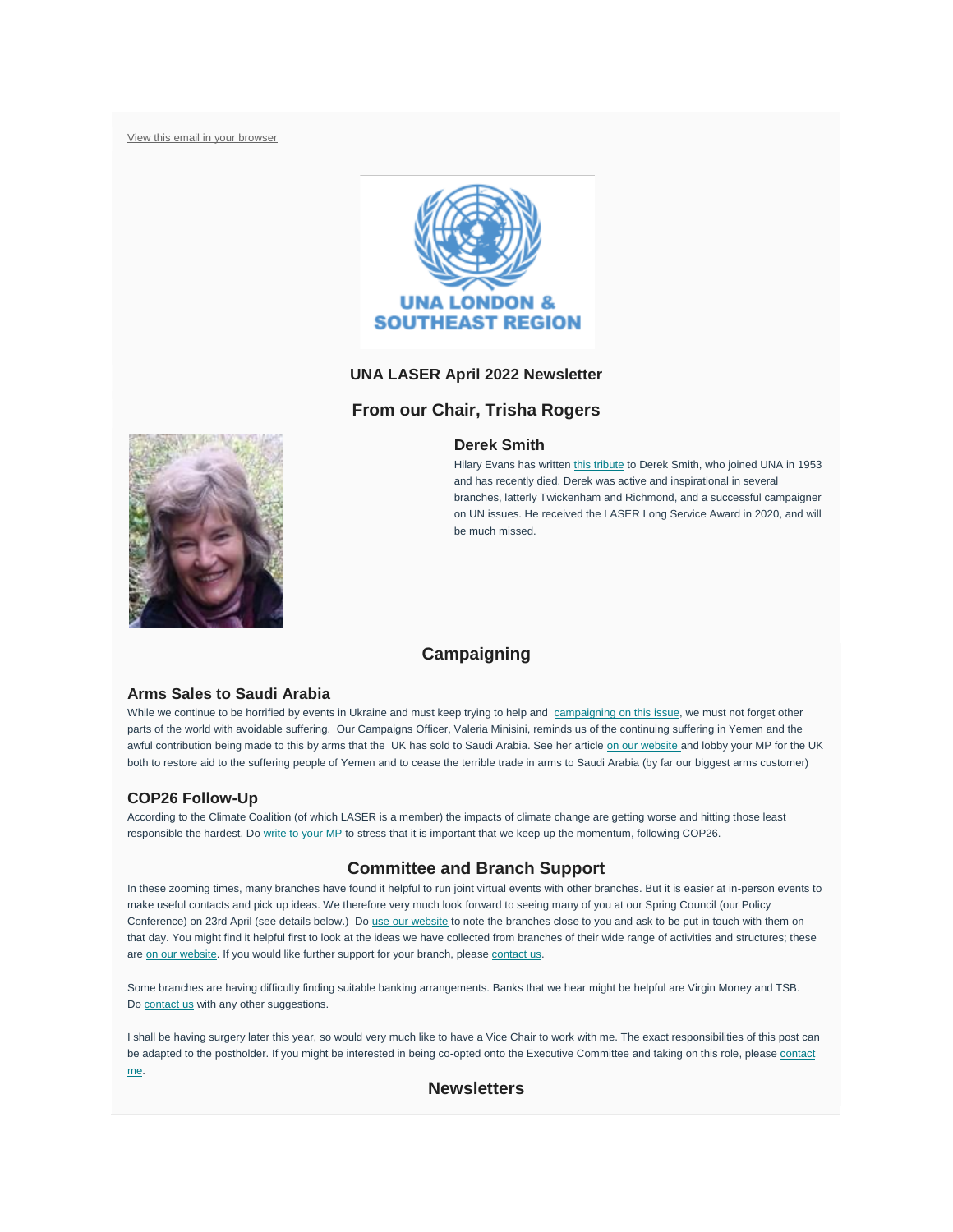Many thanks to Peter and Sarah Webster for mailing out this Newsletter. If you might like to help with future mailing (including being given useful training in Mailchimp), or with editing the Newsletter, please [let me know.](mailto:contact@unalaser.org) The deadline for announcements for the next Newsletter to [reach me](mailto:contact@unalaser.org) is 11th May.

# **Forthcoming Events**

# **Policy Conference**

Our **Spring Council** will be our **2022 Policy Conference**. This will be held at [Bermondsey Village Hall](https://www.london-se1.co.uk/places/bermondsey-village-hall) (very close to London Bridge station and Jubilee tube) [SE1 3TD](https://www.london-se1.co.uk/places/bermondsey-village-hall/map) and by zoom on **Saturday 23rd April, at 14:00**. If you plan to come in person, please register [here](https://www.eventbrite.co.uk/e/una-london-and-south-east-region-2022-policy-conference-tickets-319002383717) to help us judge numbers for refreshments, though last minute attendees are very welcome too! If you plan to join us by Zoom, please register [here;](https://us02web.zoom.us/meeting/register/tZAtdeqqrzgiGd26v1jGXzECGNdGfrrXic0i) In order to run a hybrid event, we may need an additional digital projector. If you can lend us one, [please let me know.](mailto:trisha_rogers@yahoo.com) There are a couple of free parking spaces linked to the hall. Please [let me know](mailto:trisha_rogers@yahoo.com) if you would like one, and why.

It's your chance to be part of making the Region's policy on topics as diverse as Ukraine, Climate Change, Nuclear Weapons, and the UK Aid Budget (amongst many other topics) that we can then take to the government and our M.P.s. Full details here: [link](https://unalaser.org/wp-content/uploads/2022/04/UNA-LASER-Policy-resolutions-for-consideration-on-23rd-April-2022-1.pdf)

#### **Luton UNA**

On **Monday 18th April, 18:30 - 21:00**, Luton UNA is holding an *Iftar Party* on *Teachings of Ramadan for Life and Society*.

On **Thursday 19th May, 9:30 - 12:30**, they are holding a virtual workshop on *Female Genital Mutilation, Forced Marriage and Honour-based Violence*.

On **Saturday 14th May, 17:00 - 18:00**, they are holding a virtual workshop on *The Adoption of Children and Equal Opportunities*, with Councillor Tahmina Saleem, Chair of Luton Council Adoption Committee. [Here](https://us02web.zoom.us/j/89990072299?pwd=SFFnditURExjcXMrQ1FMR250b2UzZz09) is the zoom link.

All the events will be chaired by **Dr Nazia Khanum**, whom you should [contact](mailto:nkhanum@aol.com) in order to register and for further details.

# **Climate and Oceans UNA**



**Biodiversity art and music exhibitions** 

and news from our team in Tanzania! MATE

**INS** 

On Friday **22nd April, 17:00 - 19:00**, in the context of the UN Biodiversity Conference, UNA Climate and Oceans will run a youth webinar on *Regenerating Biodiversity*, with speaker **Ivan De Klee** of Knepp Castle Estate, an artistic presentation by **Cosmo Sheldrake**, local project presentation by **Benson Daud**, from Tanzania and a presentation of **Anya Kennedy's** Digital Art Exhibition Biodiversity Tour by **Lara Hauge.** The event will be cohosted by **Natasha Barnes** (UK) and **Kian Birkholtz** (South Africa). For further details and to register please see [here.](https://www.eventbrite.co.uk/e/youth-event-united-nations-biodiversity-conference-2022-tickets-315570037477?aff=ebdsoporgprofile)

#### **Bexhill and Hastings UNA**

A

On **Friday 22nd April at 11:30**, UNA Bexhill and Hastings will hold a Peace Pole gathering to at the Bexhill Peace Pole, Galley Hill.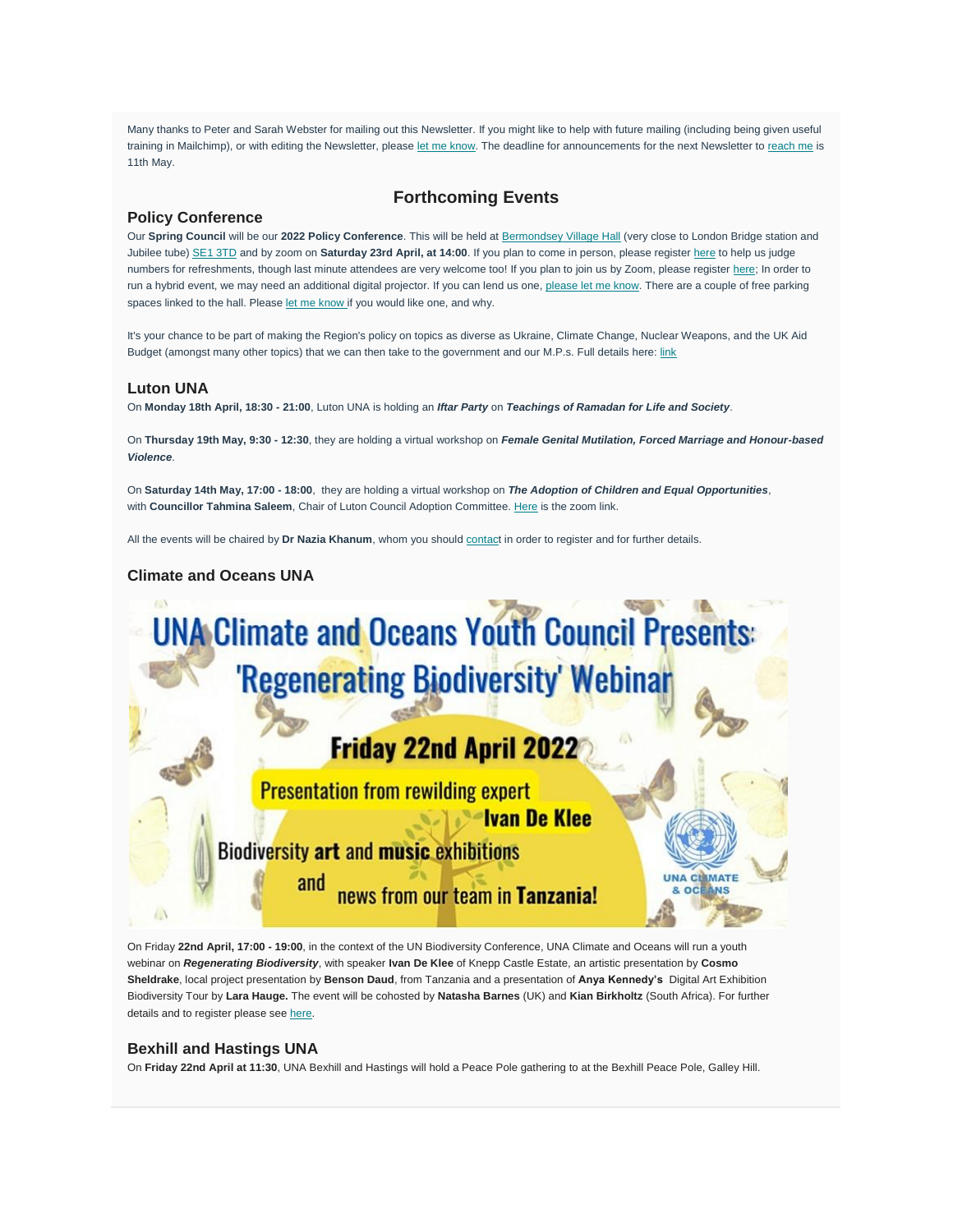On **Saturday 28th May, 10:00-12:00 and 14:00 - 16:00**, they will hold a coffee morning and **Open Organic Fruit and Vegetable Garden** at 13 Thornbank Crescent, Bexhill-on-Sea, TN39 3ND. Entrance costs £2, to include coffee or tea and home-made biscuits to raise funds for local UNA branch.

For more information on this branch see [their Facebook page.](https://www.facebook.com/UNAUKBexhillandHastings/?r%20ef=ts&fref=ts)

# **Canterbury UNA**

On **Friday 22nd April at 18:00**, CAnterbury UNA are hosting an Earth Day 2022 event with **Michael Vince** reviewing how the 76th General Assembly is tackling the *Our Common Agenda* challenges followed by **Professor Richard Norman** examining how local groups are *Addressing Biodiversity within the SDG framework*. The link to join is [here.](https://us02web.zoom.us/j/246881363?pwd=U004YkY4SVlzUjJpMXJYOHNEdi9mUT09)

### **Warwick District UNA**

On **Monday 25th April at 19:00**, Warwick District UNA will be hosting **Dr Maria Varaki** to discuss *How the International Criminal law*  is administered when atrocities and genocide are committed and relating this to the current situation in Ukraine. This [link](https://us02web.zoom.us/j/86088925203?pwd=bldUTlNXa2QwYXJkQkJSVWJ0aU0yQT09) will be open from 18.45

### **Greater Lincolnshire UNA**

On **Tuesday 26th April at 19:00**, Greater Lincolnshire UNA are hosting an online discussion on *SDG 6 Clean Water and Sanitation* with **Dr Fabio Pulizzi,** Chief Editor of Nature Water. Please register [here](https://www.eventbrite.co.uk/e/una-gl-online-seminar-sdg-goal-6-clean-water-sanitation-tickets-320498308067?utm_campaign=post_publish&utm_medium=email&utm_source=eventbrite&utm_content=shortLinkNewEmail) to join.

### **Harpenden UNA**

On **Saturday 7th May at 10:30**, Harpenden UNA is hosting an in-person event on *The tate of the World's Refugees in 2022* at the Salvation Army Hostel, Leyton Green, AL5 2TG. The speaker will be **James Bullman, UNHCR**. Please register [here.](https://worlds-refugees-unhcr.eventbrite.co.uk/experience-as-an-msf-paediatrician-tickets-289393924017?aff=ebdssbdestsearch&keep_tld=1) If you have any queries, please contact **UNA Harpenden Chair**.

### **Westminster UNA**

On **26th May**, Westminster will host their *18th Conference and Ceremony to mark the International Day of UN Peacekeepers*. The conference will be online only. The ceremony at the Cenotaph will follow its traditional format. Military units returned from UN duties will participate together with the Band of Grenadier Guards.

For more information on the events of this branch, see [their website.](http://www.unawestminster.org.uk/future_events.html)

#### **Streatham & Clapham UNA**

On **Saturday 25th June at 14:00**, as part of the *International Year of Sustainable Mountain Development* Streatham & Clapham UNA will be showing some short videos about lives and livelihoods in the Western Ghats mountain range in South India. This will be followed by an opportunity over Zoom to discuss related issues with people from the area. Contact [Sarah Webster](mailto:webster.home@btinternet.com?subject=International%20Year%20of%20Sustainable%20Mountain%20Development%20&body=Hi%20Sarah%2C%0A%0AYes%2C%20please%20let%20me%20know%20more%20about%20your%20forthcoming%20meeting%20on%20sustainable%20mountains%20and%20the%20people%20living%20in%20the%20Western%20Ghats.%0A%0A) for more details and joining link.

# **LASER Summer Council**